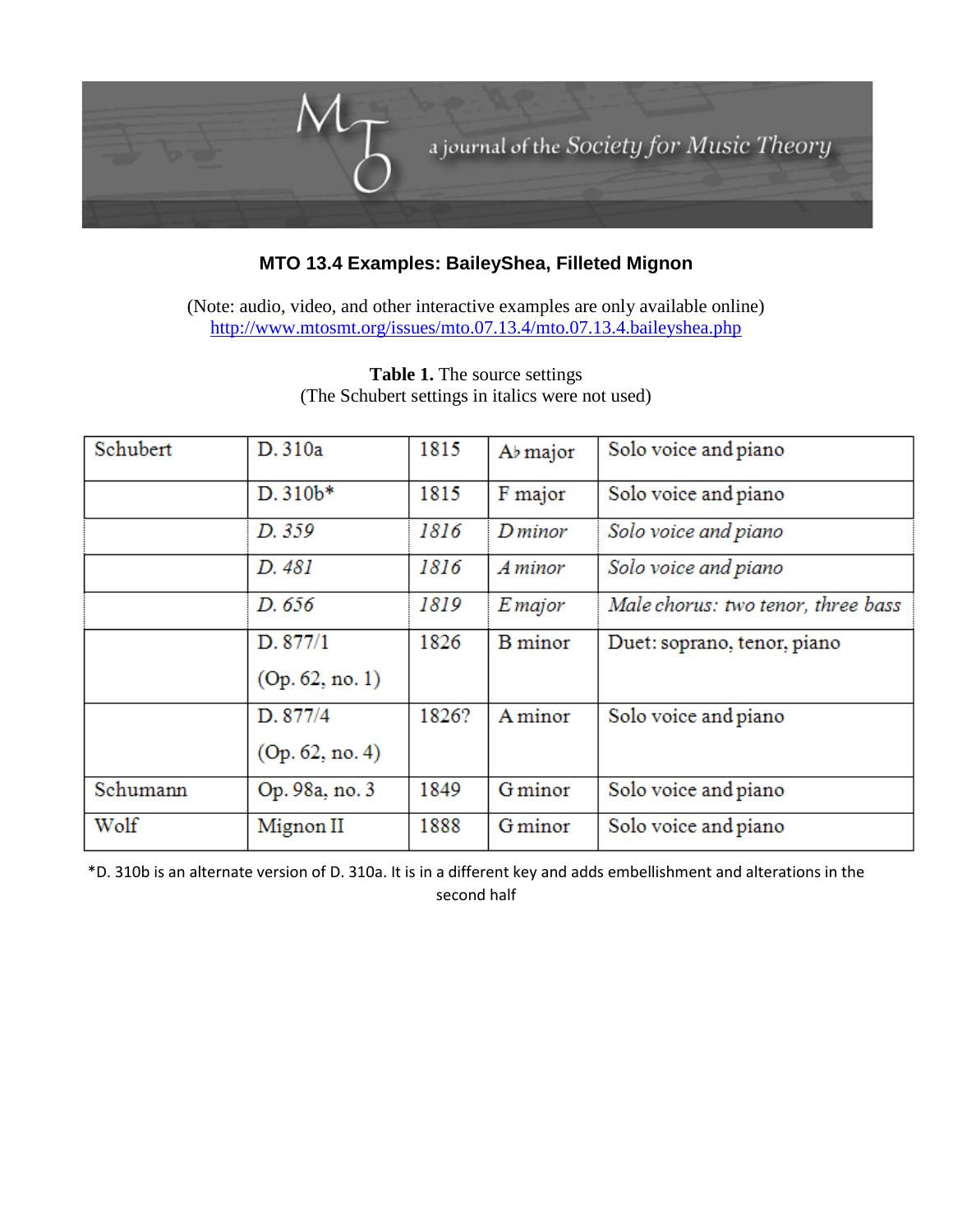

**Example 1.** mm. 1-8 of the recomposition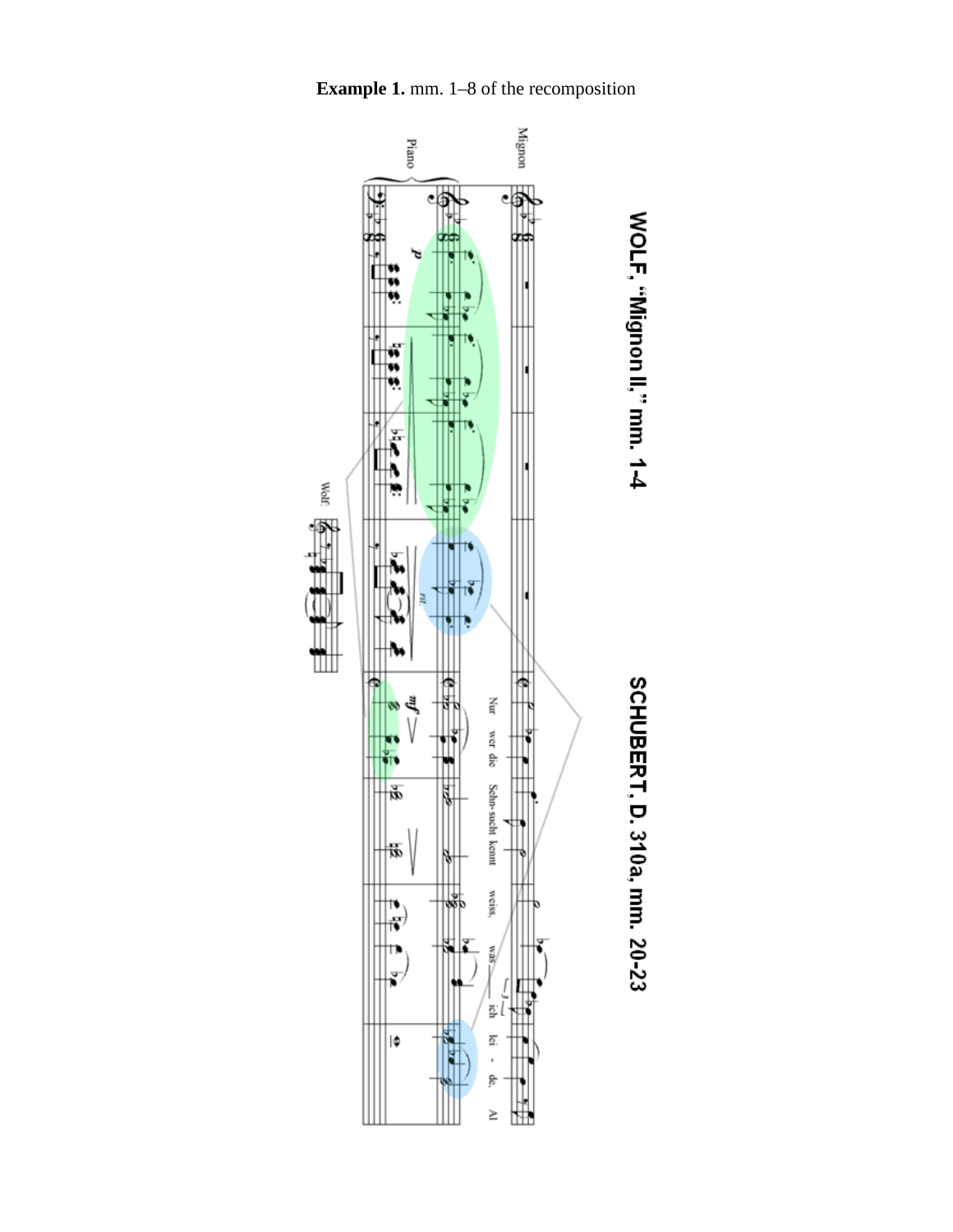

**Example 2.** The falling thirds at the beginning of each Schubert setting of *Nur wer die Sehnsucht kennt*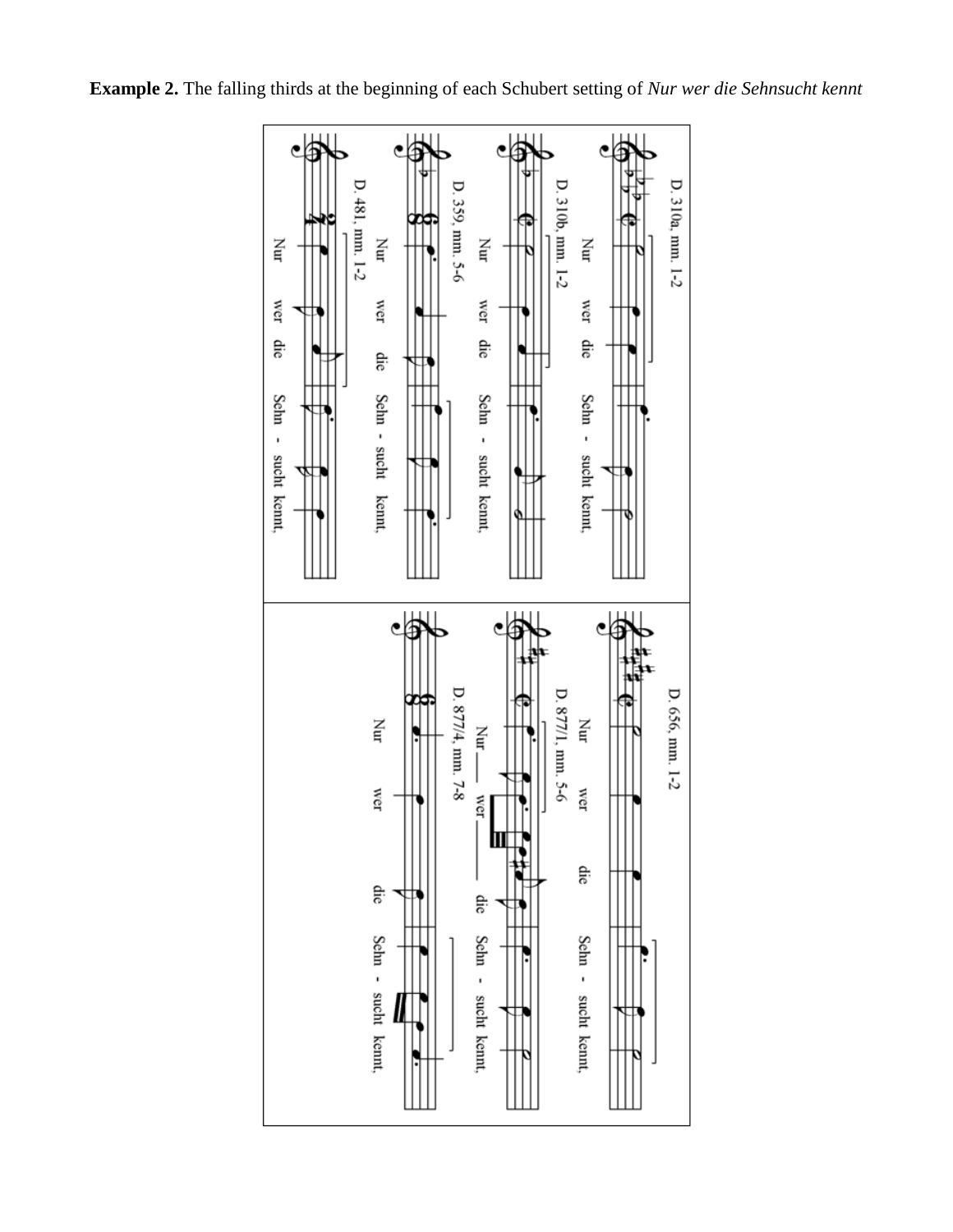| $\begin{array}{c}\n\text{Wolf} \\ \text{(mm. 1-4)}\n\end{array}$<br>Mignon II<br>D. 310a<br>D. 310b<br>Schubert<br>(mm. 5-35)<br>D. 877/1<br>D. 310a<br>D. 877/4<br>$\frac{\text{Wolf}}{\text{(mm. 36-44)}}$<br>Mignon II<br>Schumann<br>(mm. 45-65)<br>Op. 98a, No. 3<br>(mm. 66-73)<br>Mignon II<br>Wolf | mm. 1-4<br>mm. 5-9<br>mm. 10-16<br>mm. 17-21<br>mm. 21-23<br>mm. 24-35<br>mm. 36-44<br>mm<br>$45 - 65$<br>mm. 66-73 |  |  |  |  |  |
|------------------------------------------------------------------------------------------------------------------------------------------------------------------------------------------------------------------------------------------------------------------------------------------------------------|---------------------------------------------------------------------------------------------------------------------|--|--|--|--|--|
|                                                                                                                                                                                                                                                                                                            | Schubert<br>D. 310b<br>mm. 74-75                                                                                    |  |  |  |  |  |

... "Es schwindelt mir, es brennt mein Eingeweide"...

**Table 2.** The proportional relationship between the source fragments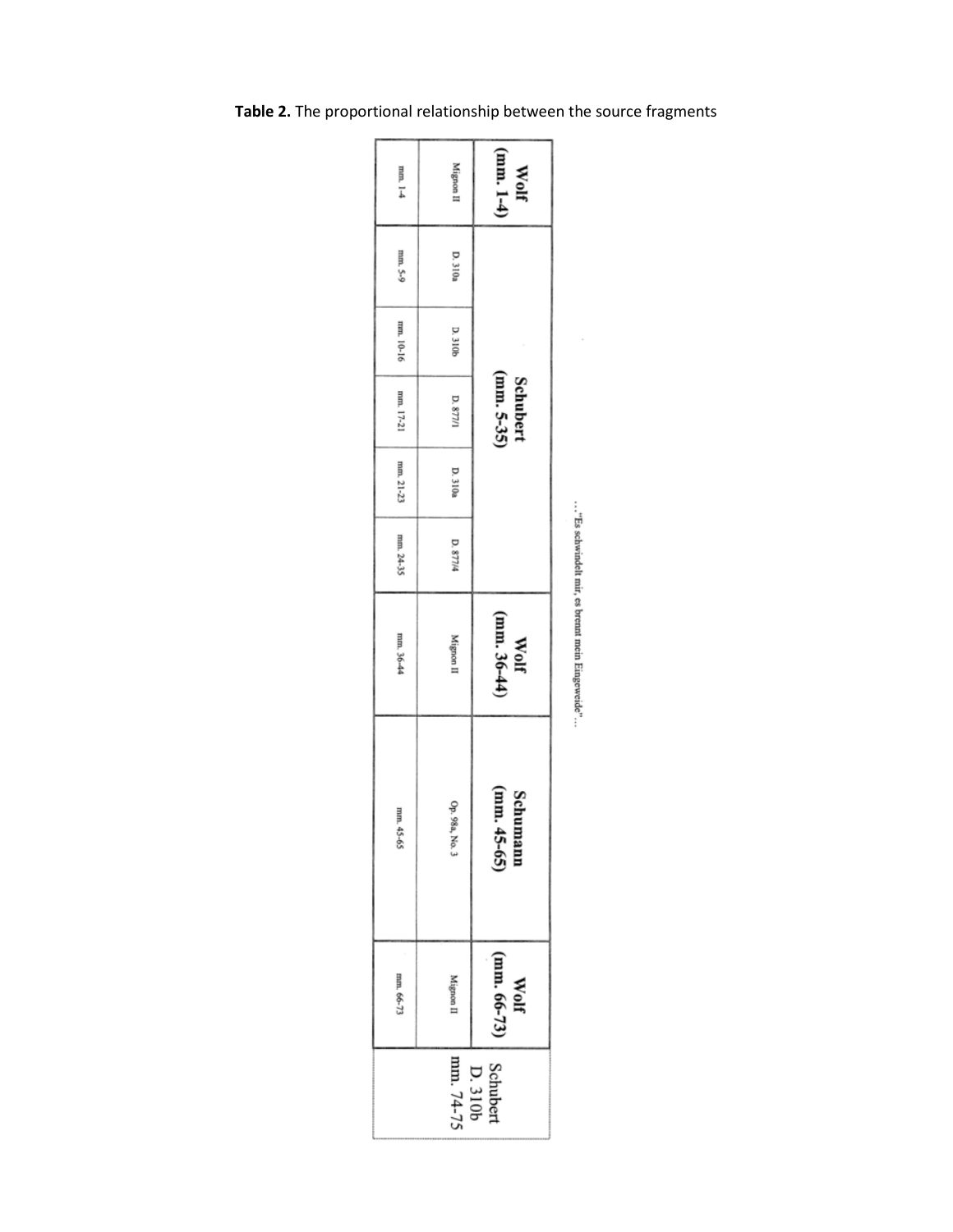# **Figure 1.** The text of *Nur wer die Sehnsucht kennt*

### Couplets

|   | Nur wer die Sehnsucht kennt,<br>Weiß, was ich leide! |        |
|---|------------------------------------------------------|--------|
| 2 | Allein und abgetrennt<br>Von aller Freude,           |        |
| з | Seh' ich ans Firmament<br>Nach jener Seite.          |        |
|   | Ach! der mich liebt und kennt,<br>Ist in der Weite.  |        |
| 5 | Es schwindelt mir, es brennt<br>Mein Eingeweide.     | Climax |
| 6 | Nur wer die Sehnsucht kennt,<br>Weiß, was ich leide! | ise    |
|   |                                                      |        |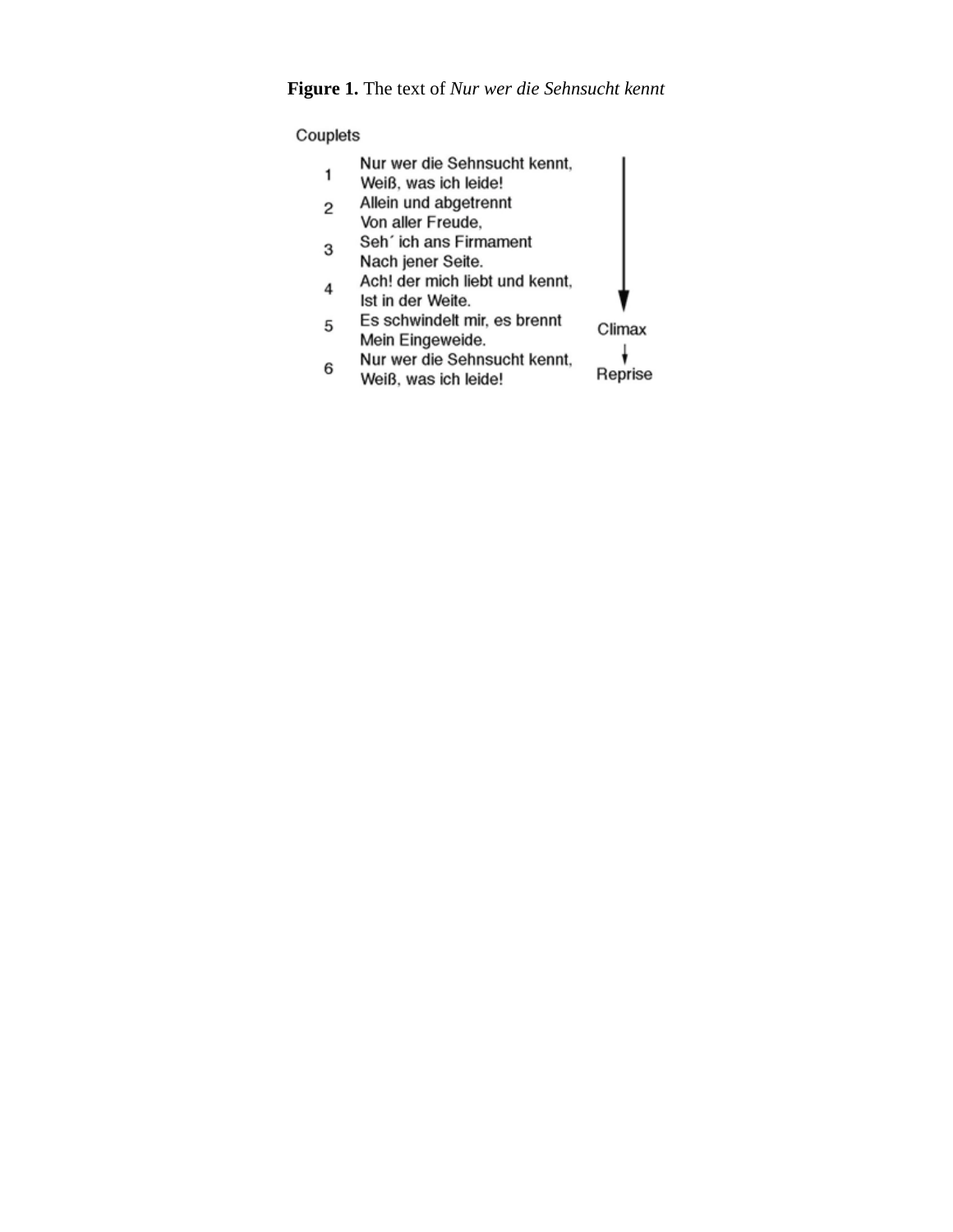# **Example 3.** Schumann, Op. 98a, no. 3, "Nur wer die Sehnsucht kennt"



a. measures 1–9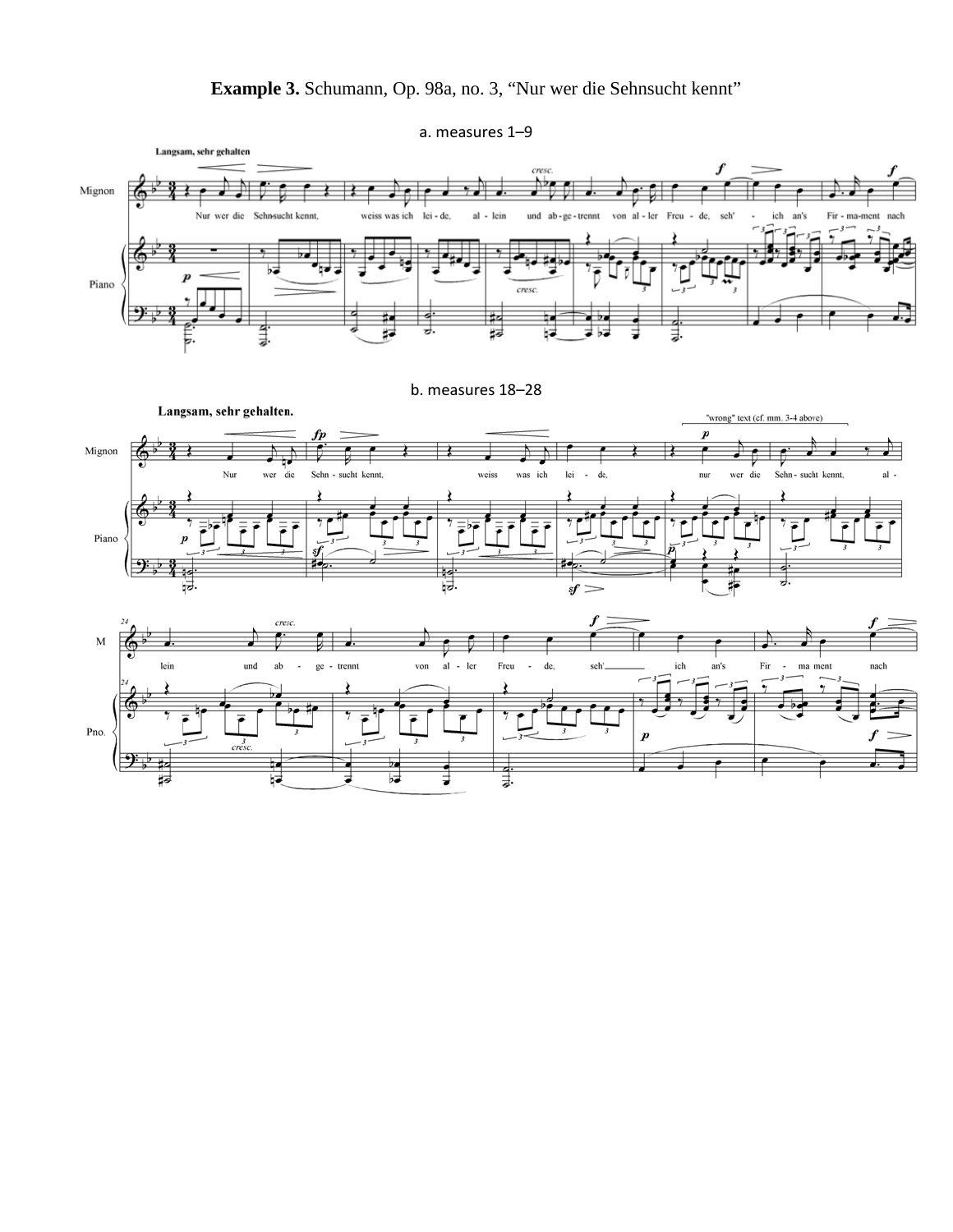#### **Example 4.** The penultimate couplet recomposed with altered versions of Schubert, D. 877/4 and Wolf, *Mignon II*

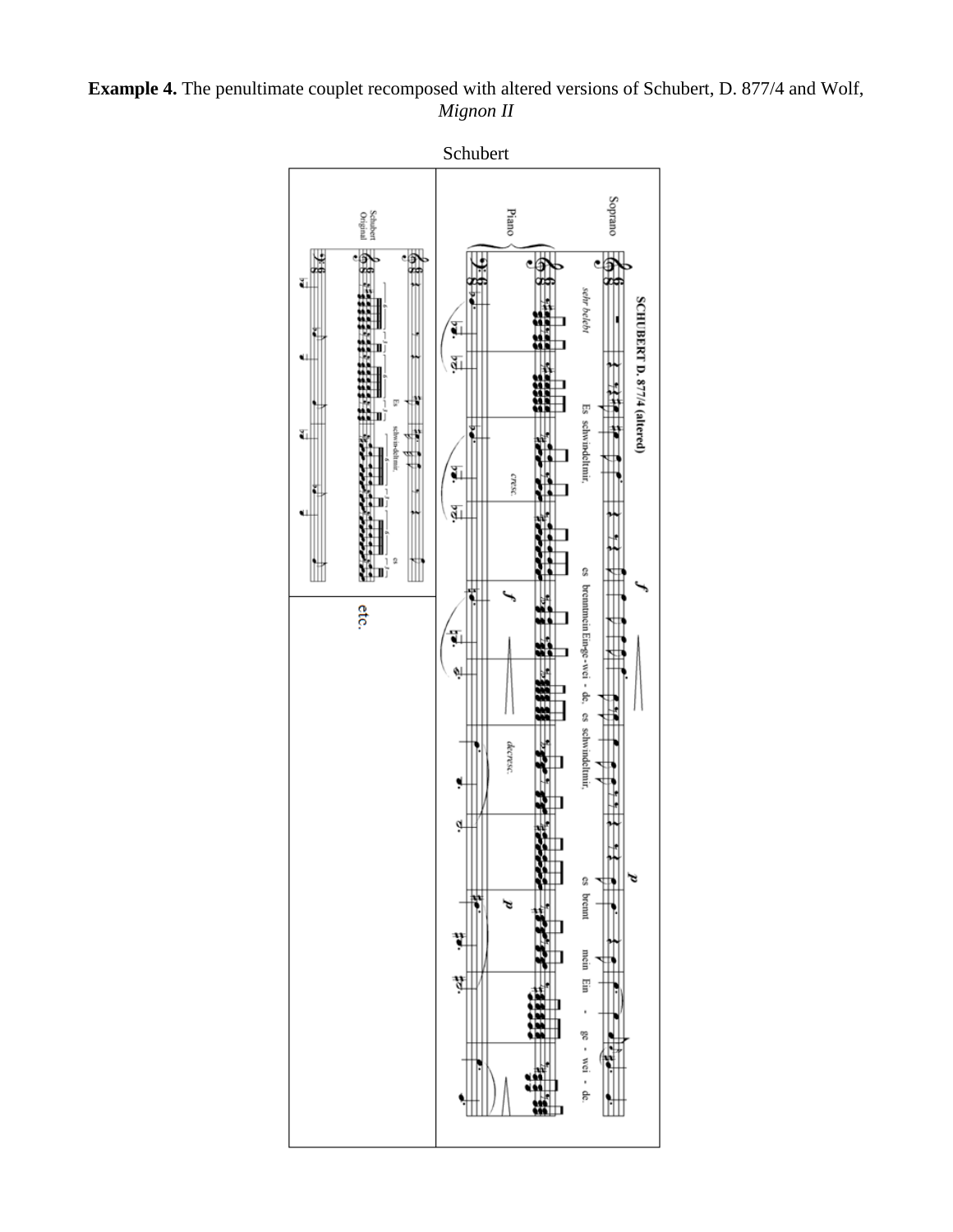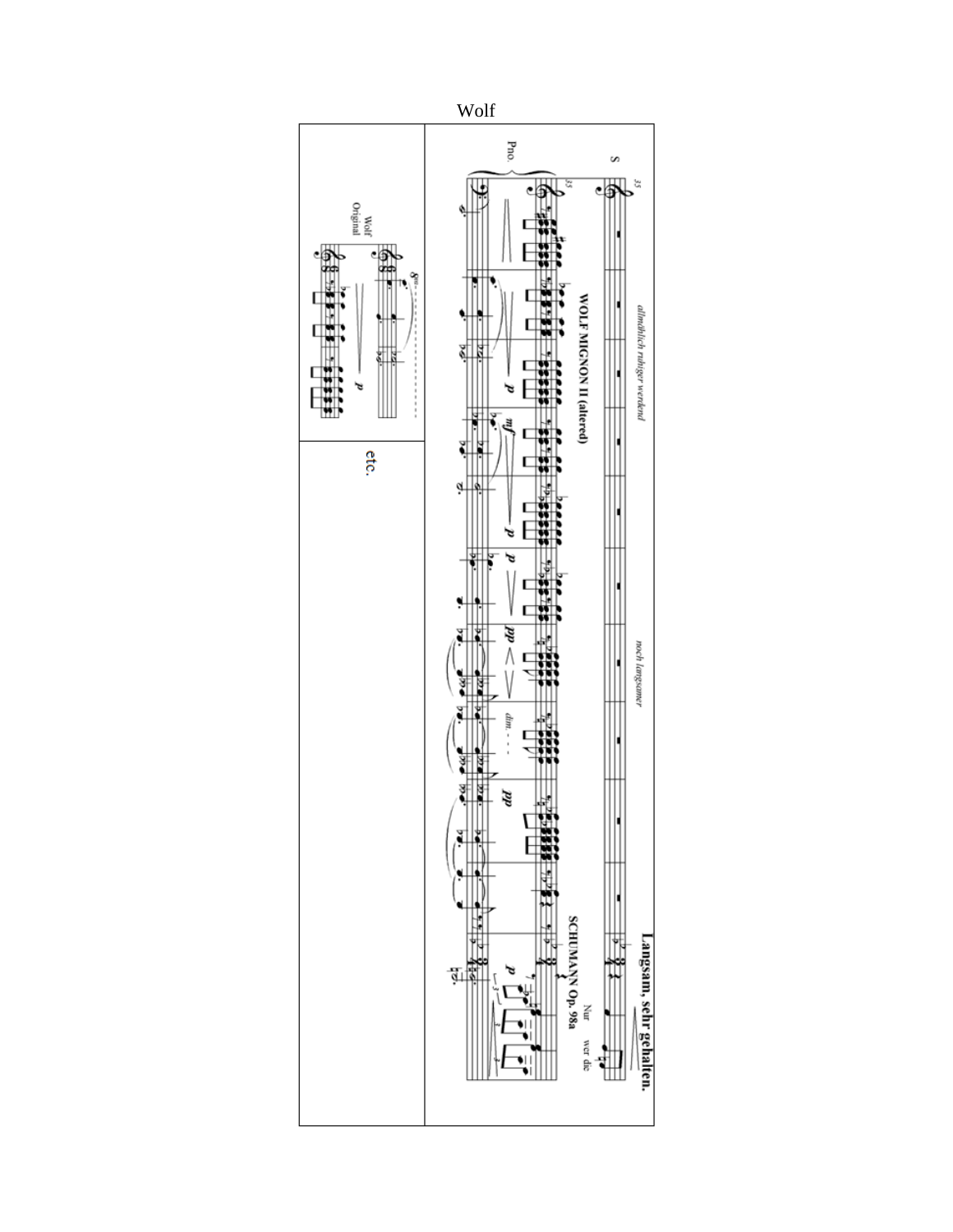| Table 3. Source segments in relation to four principal motives |  |  |  |  |
|----------------------------------------------------------------|--|--|--|--|
|                                                                |  |  |  |  |

| Source segments in chronological order | Descending 3rd | $C$ to $C$ $\flat$ $(B)$ | Harmonic motion from Ab to C | Rhythmic Syncopation |
|----------------------------------------|----------------|--------------------------|------------------------------|----------------------|
| Wolf, Mignon II (mm. 1-4)              |                | *                        |                              |                      |
| Schubert, D. 310a (mm. 5-9)            |                | *                        |                              |                      |
| Schubert, D. 310b (mm. 10-16)          | ж              | *                        | *                            | *                    |
| Schubert, D. 877/1 (mm. 17-21)         | *              | *                        | *                            |                      |
| Schubert, D. 310a (mm. 21-23)          | *              | *                        |                              |                      |
| Schubert, D. 877/4 (mm. 24-35)         |                | *                        |                              |                      |
| Wolf, Mignon II (mm. 36-44)            |                | *                        |                              |                      |
| Schumann, Op. 98a/3 (mm. 45-65)        | 永              | ж                        |                              | ж                    |
| Wolf, Mignon II (mm. 66-73)            |                | *                        | $\ast$                       |                      |
| Schubert, D. 310b (mm. 73-75)          |                |                          | *                            |                      |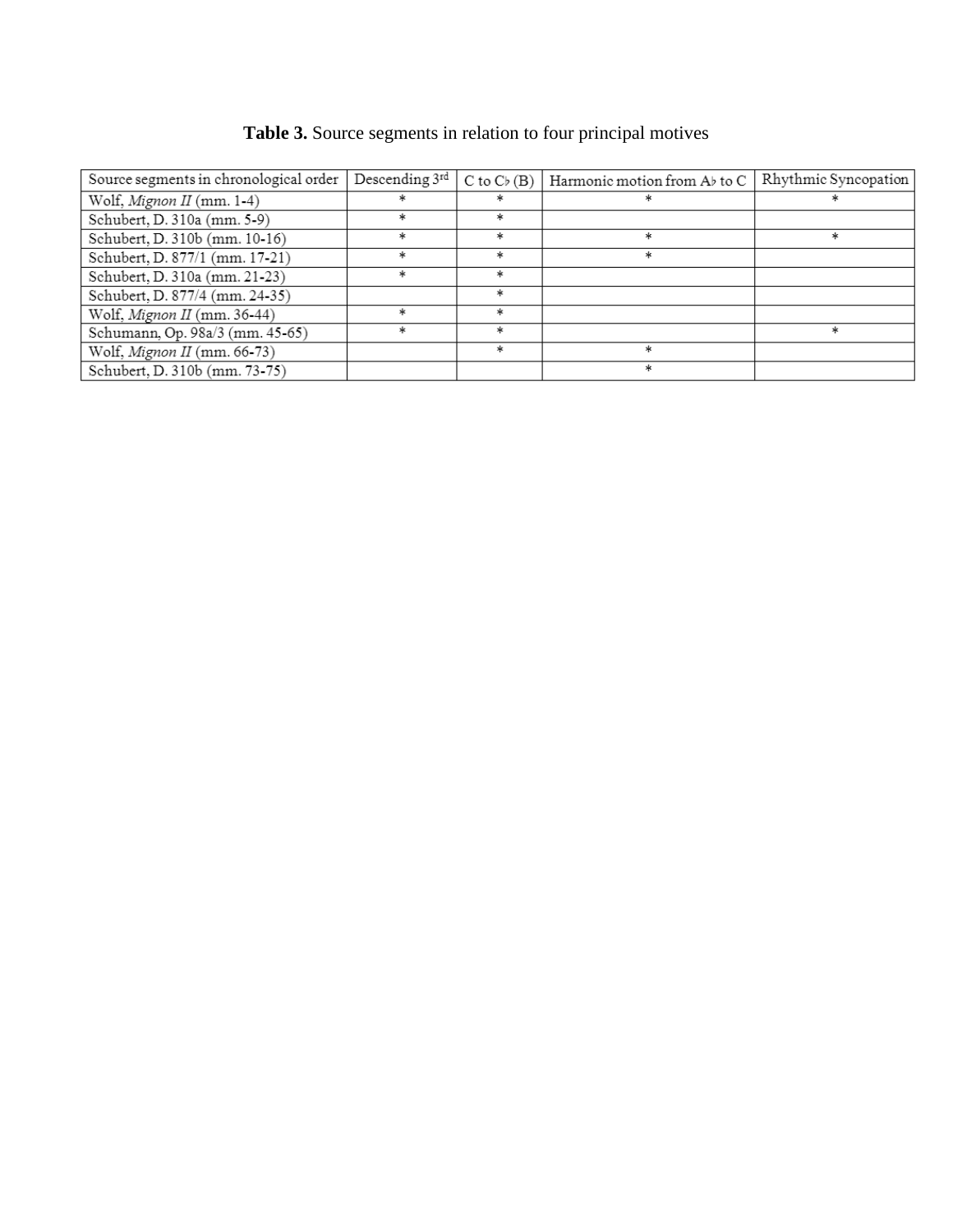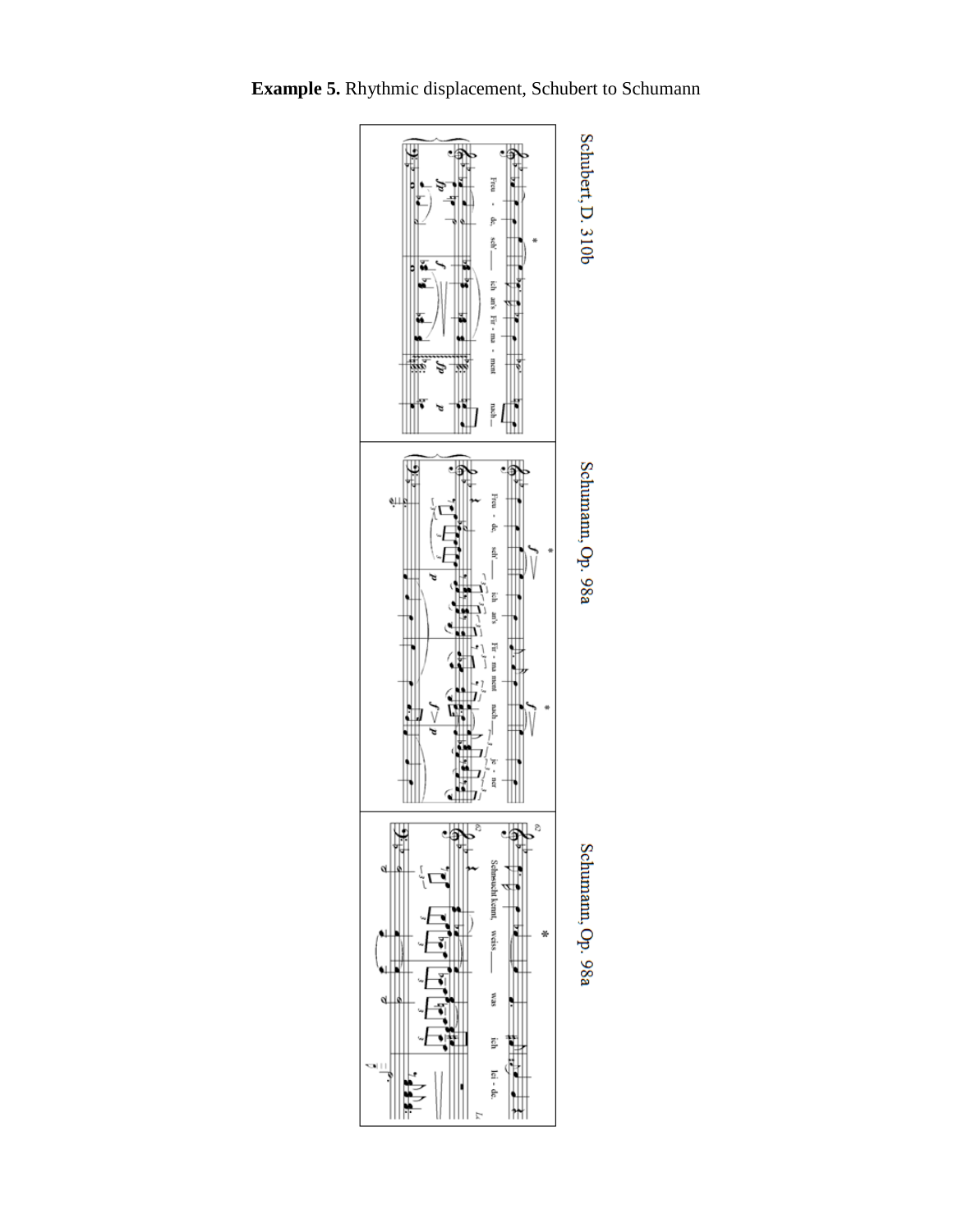Pno. Mignon  $\leq$ Piano e₩ еĦ  $\epsilon$ 占 ā. P, ř Sehr langsam, mit Ausdruck. D. 310a V war ŷ. Ř Į Schn N der mich liebt sucht kennt ₩  $\frac{1}{2}$ Ñ  $D.877/1$ und kennt  $\sqrt{2}$ weis ut in εM ğ n. ğ.  $\overline{\Omega}$  $\Lambda l$  - Icin Ħ ¥ ₩ P. D. 310/481 ъ qe pun  $\Omega$  $0.00$ ă tremut ļ **D.310b** ś al - le D. 310a  $\overline{\mathbb{R}}$ Fron Ï ä, ĝ ę. Ĥ š ξ 5 M ίğ, y,ue Ķ  $\begin{array}{c}\n\frac{1}{\sqrt{2}} \\
\frac{1}{\sqrt{2}}\n\end{array}$ li<br>1 į ment Ą it is  $d\uparrow$ mch. ł je - ner - Sei  $\frac{1}{2}$  :  $\frac{1}{2}$  :  $\frac{1}{2}$ selu belebt X Вb D. 877/4 ∛ ě

▦

**Example 6.** Important motives in mm. 5-24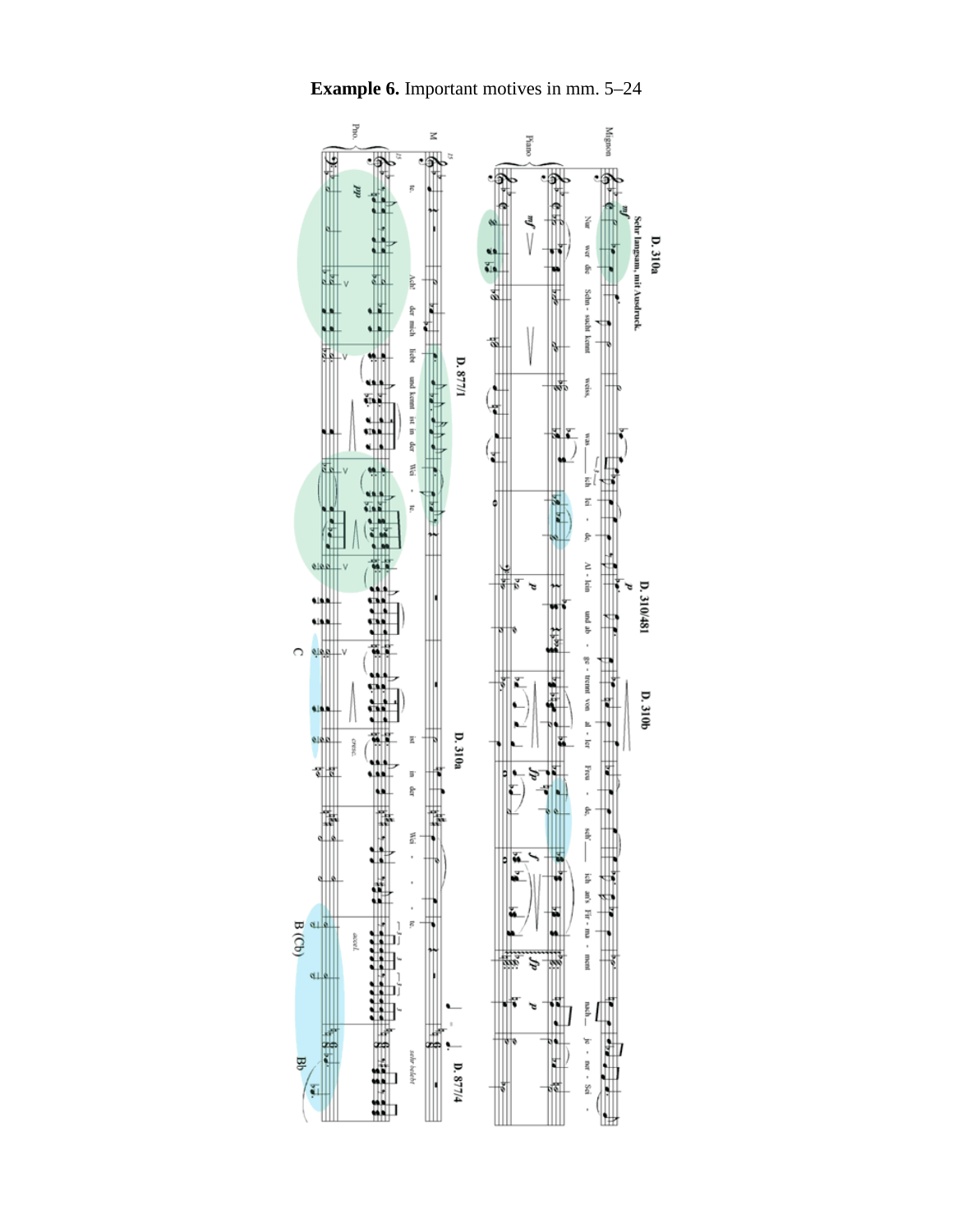### **Example 7.**

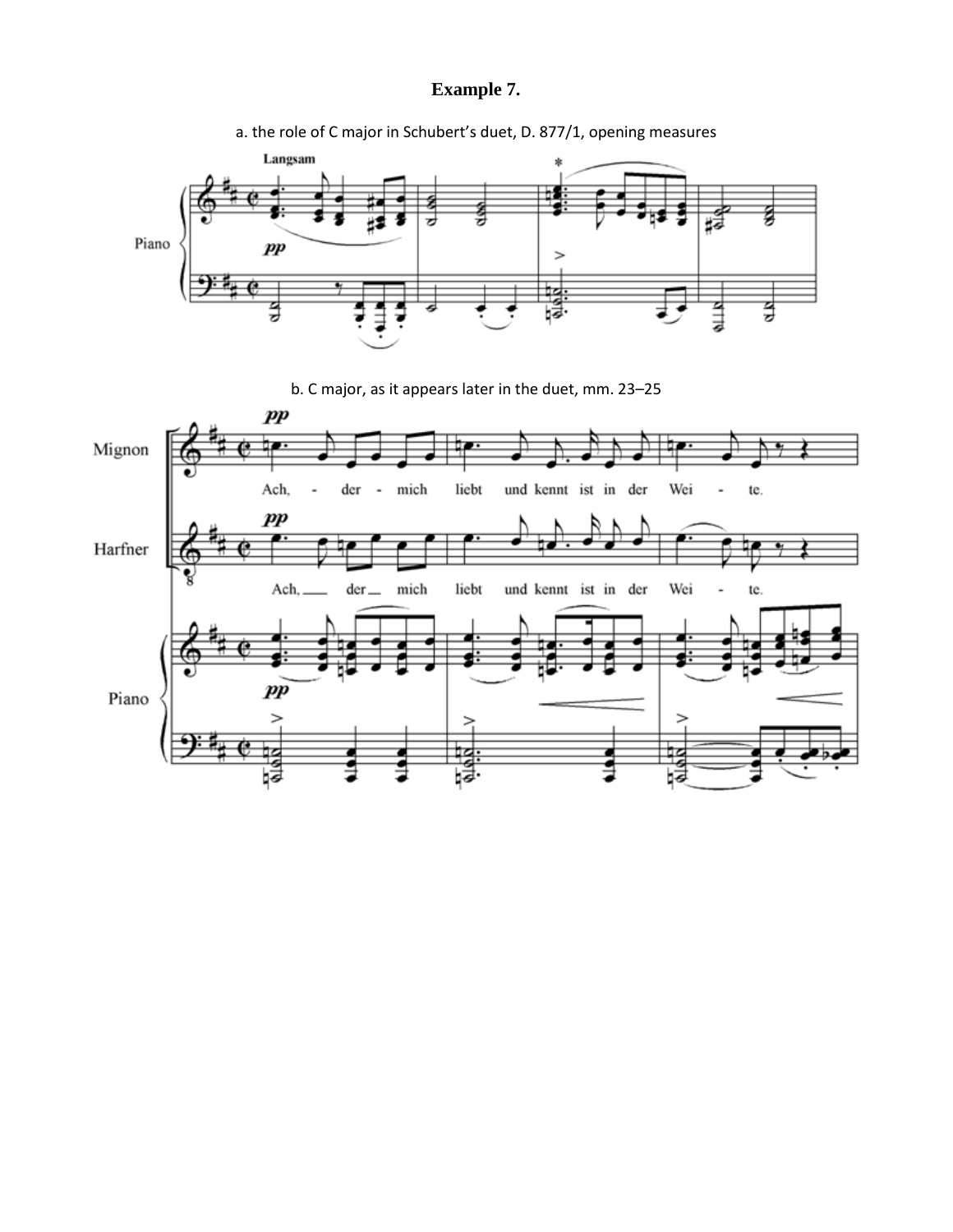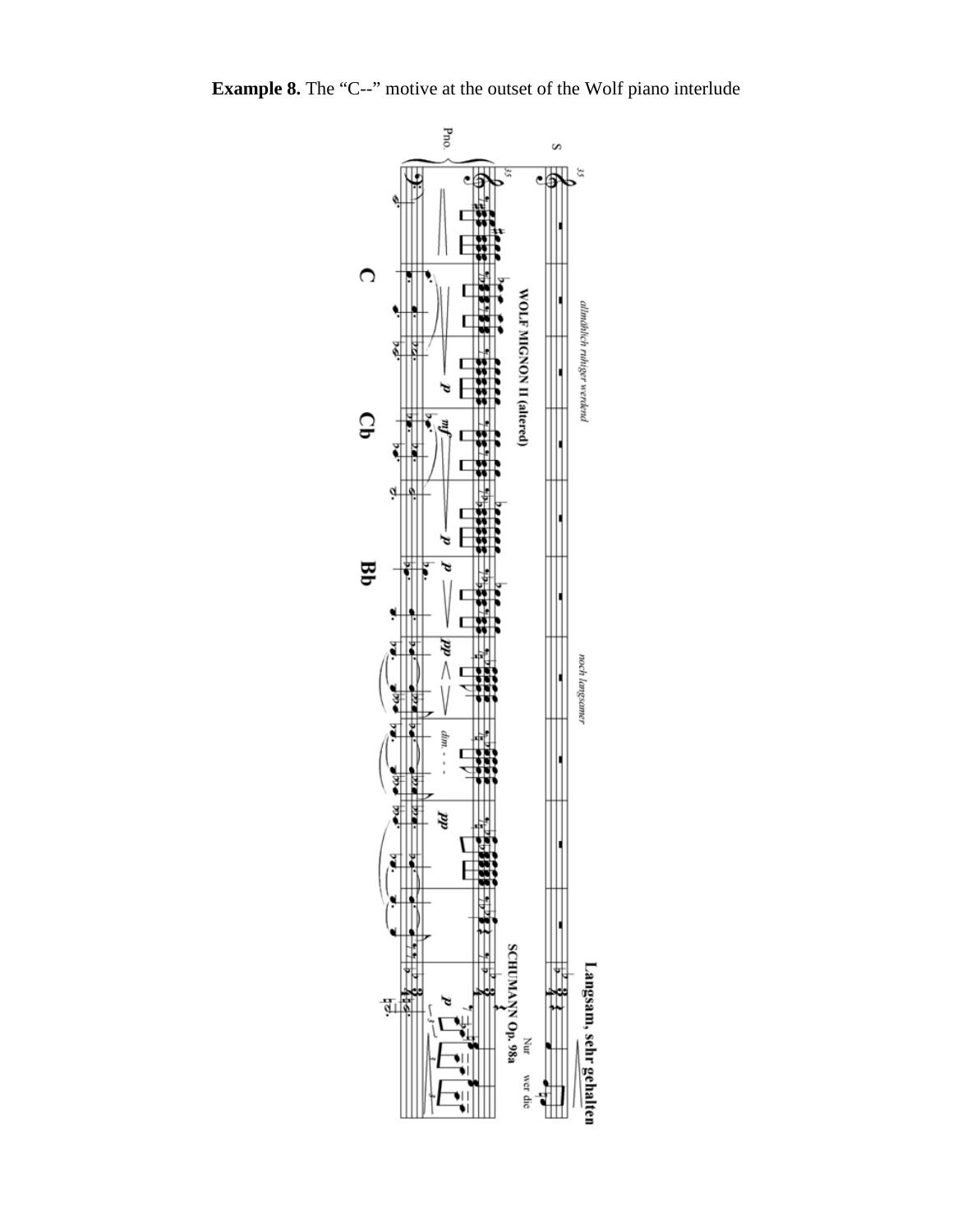